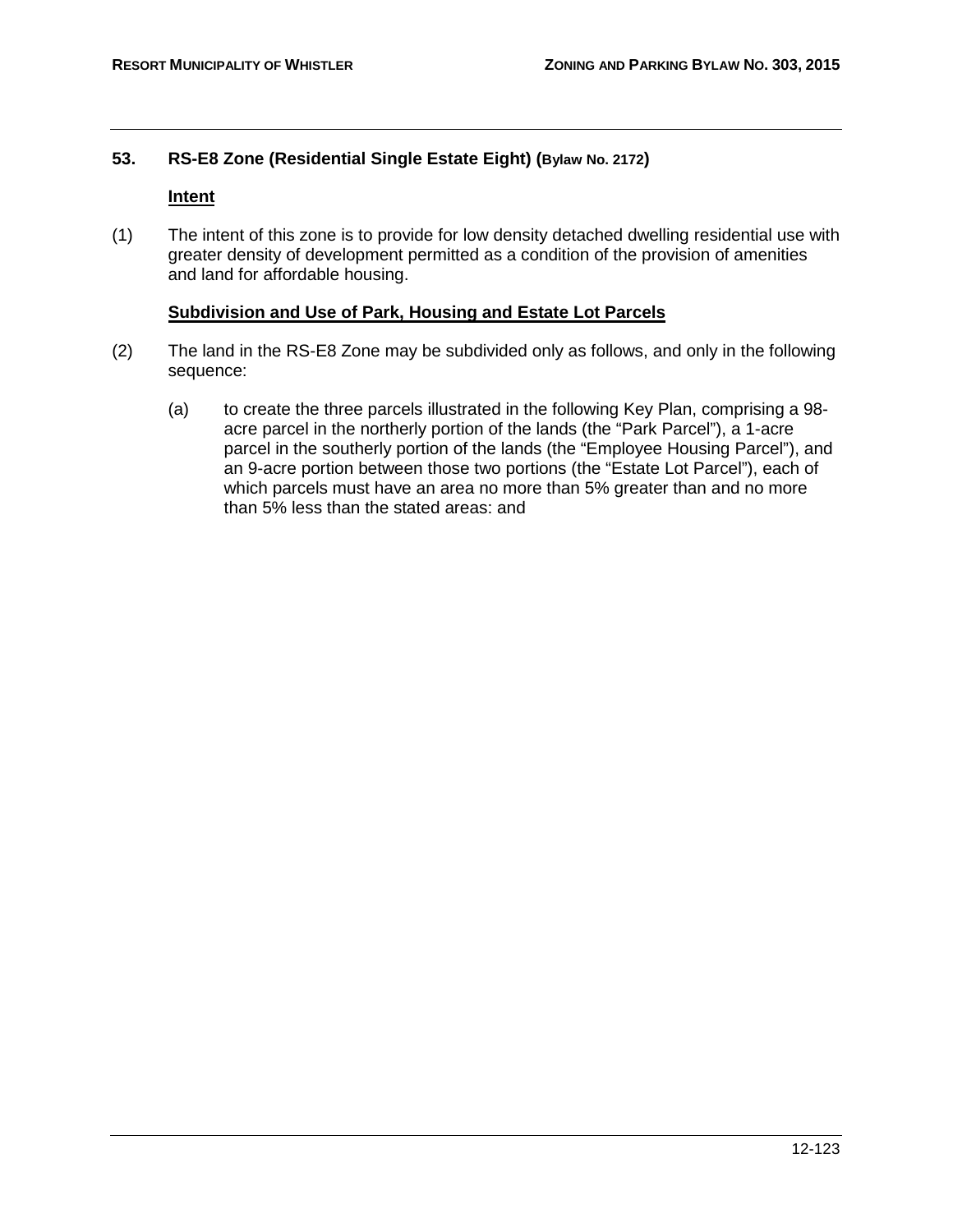

## **Key Plan of initial subdivision**

(b) to create from the Estate Lot Parcel the five parcels illustrated in the following Key Plan, and the subdivision may vary from the Key Plan but not so as to create any number of parcels greater than five or any lot with an area that varies by more than 5% from the area stated on the Key Plan: